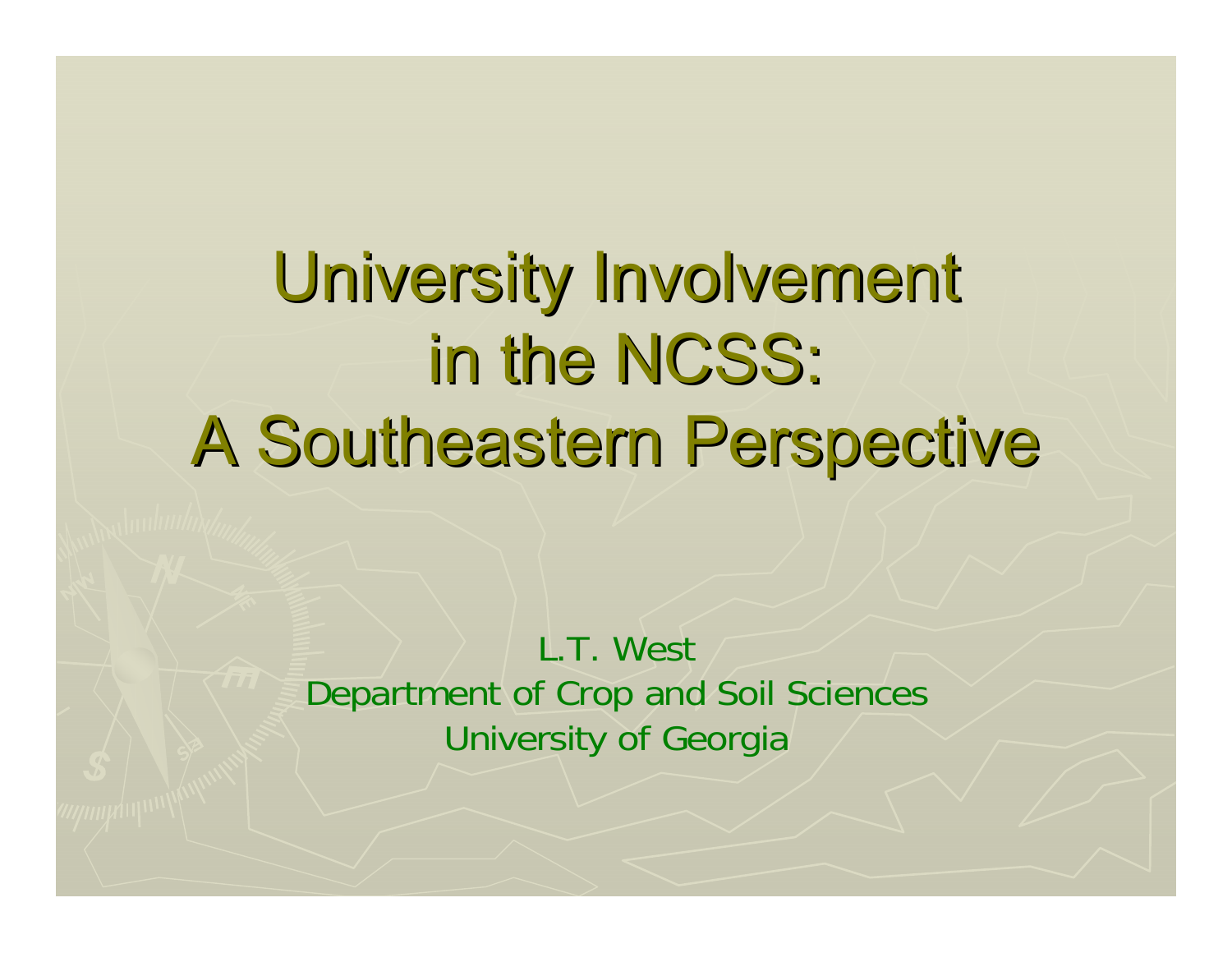Not easy to see into the future, especially when your cloudy crystal is cloudy

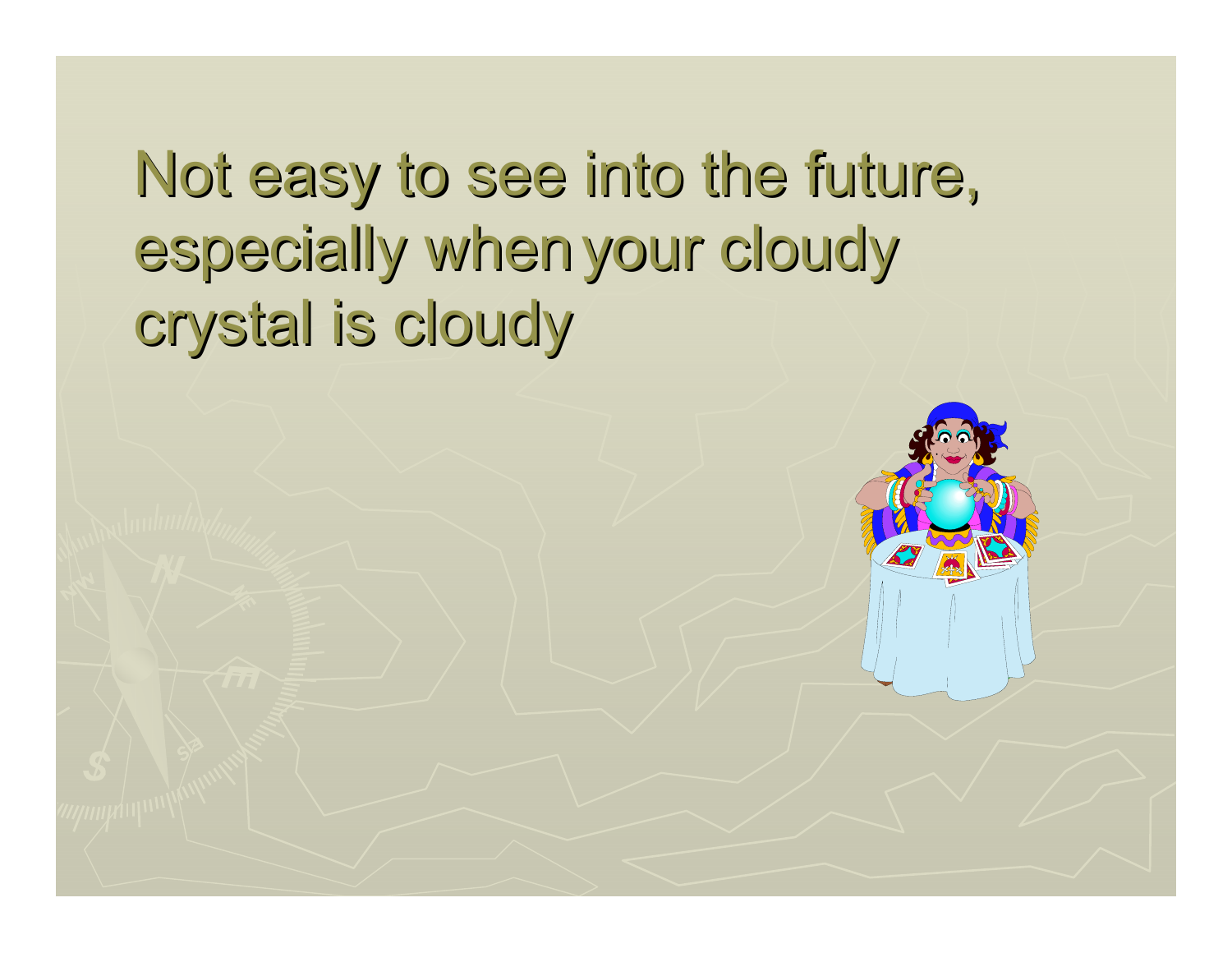# Don't Whine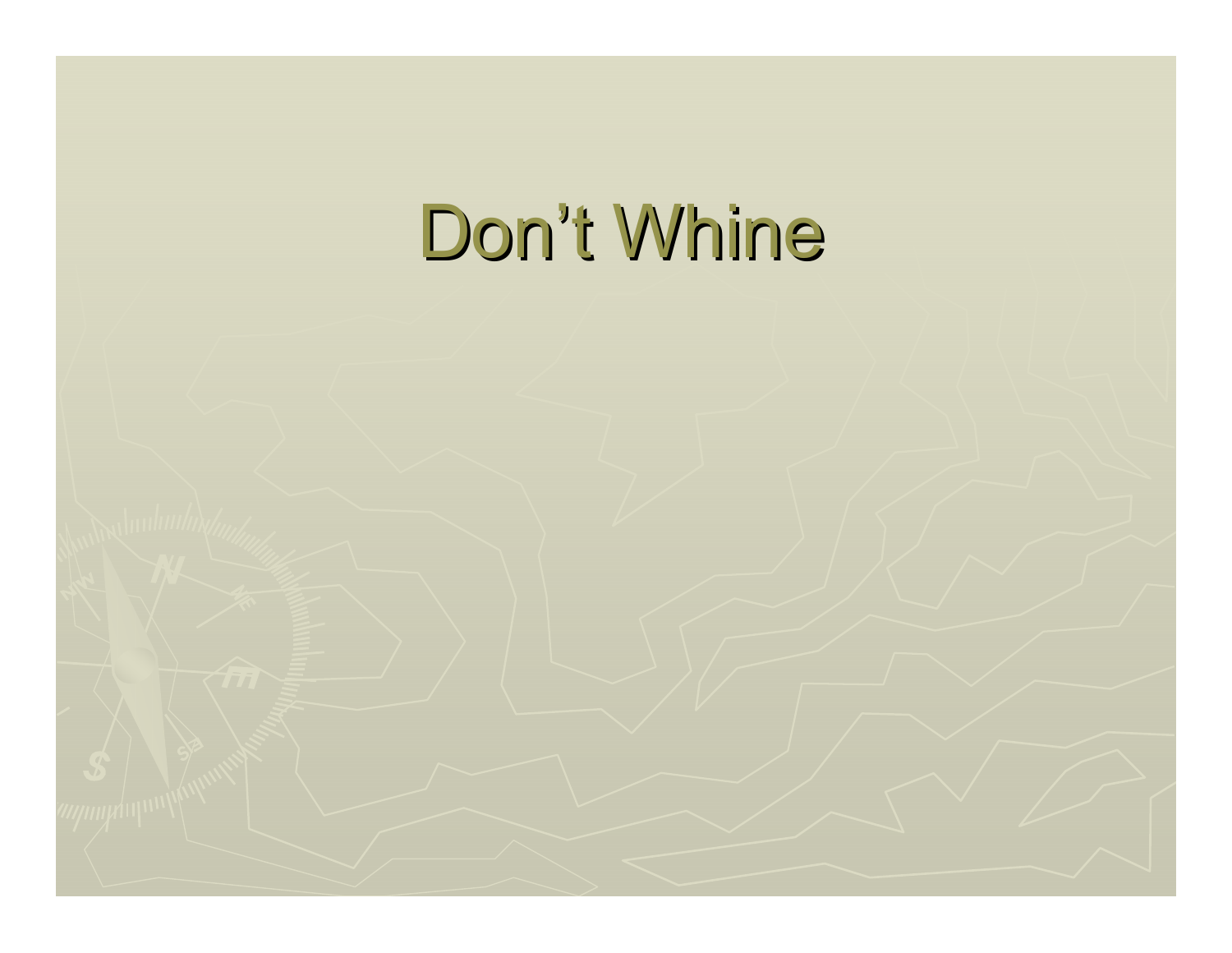## Soil Survey in Georgia

- ▶Rapid population increase
- ▶Major use of soil information is related to housing development
- ►Detailed soil maps (1:1,200 or larger scale) and/or morphological evaluations required for
	- **Onsite system permitting**
	- **Example 20 Erosion and sediment control plans**
	- **Infiltration basin siting and design and siting**
	- **Wastewater LAS permits**
- $\blacktriangleright$ Numbers in GA
	- **15 NRCS soil scientists**
	- 75 soil scientists in private sector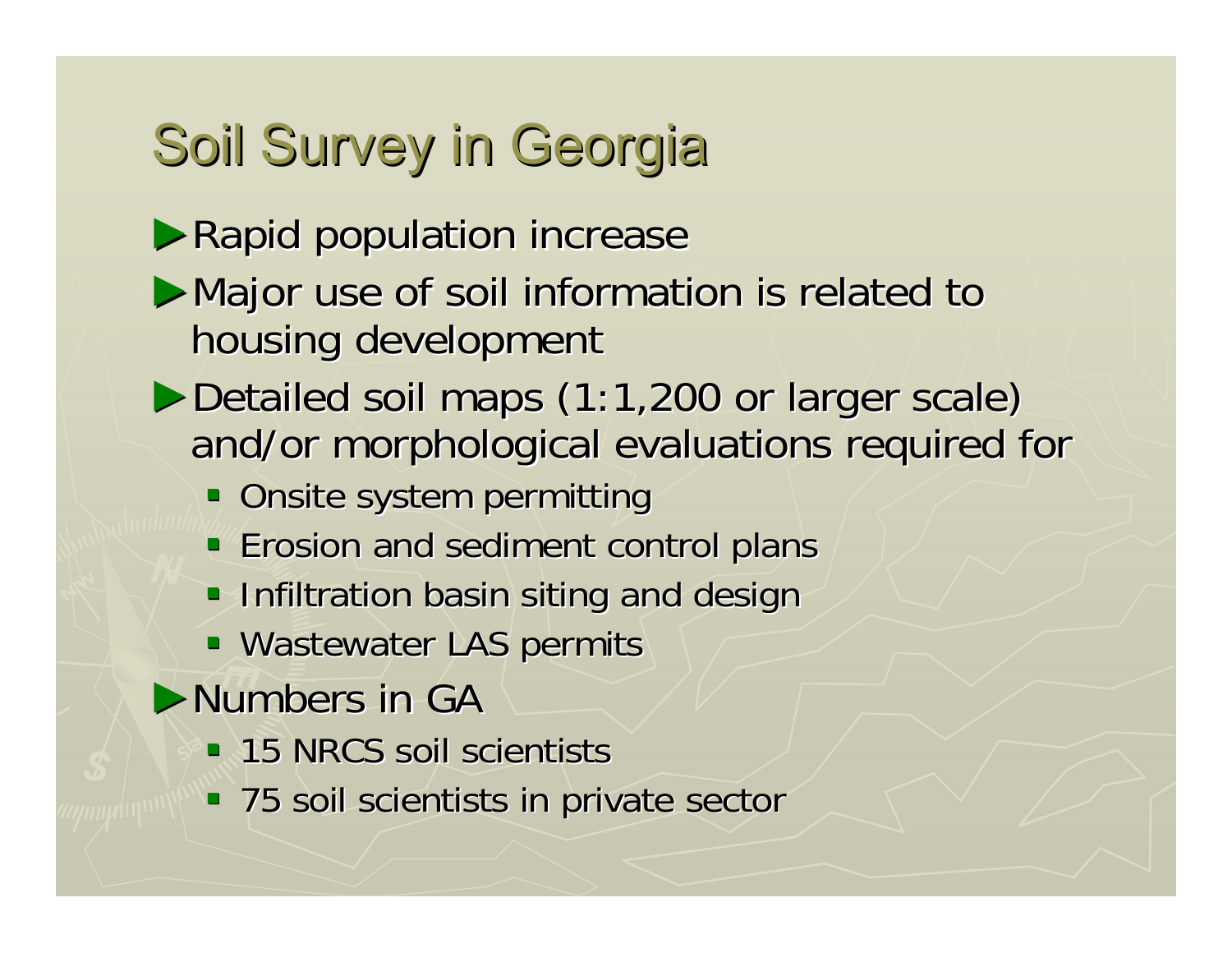# NCSS: 50+ Years of Cooperation NCSS: 50+ Years of Cooperation

- ▶Genesis/behavior/distribution research
- ▶Field support
- ▶Laboratory support
- ▶Standard development and revision
	- Soil Taxonomy
	- **Soil Survey Manual**
- ►Level of involvement varied Level of involvement varied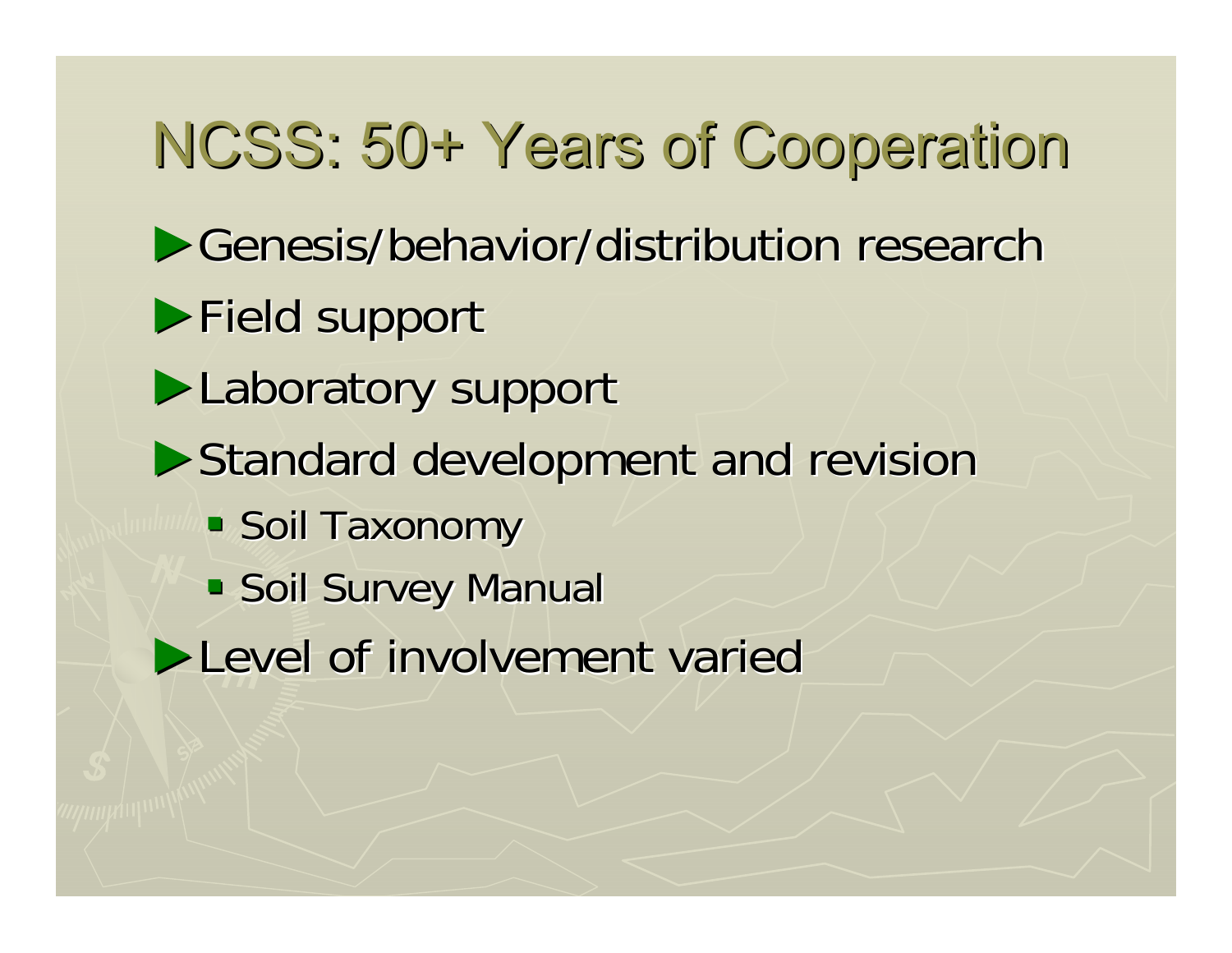# Declining Budgets

- ▶Federal agencies
- ► State and Federal funding for Experiment<br>Stations and Extension
	- **Fewer positions**
- ▶Faculty support
	- $-1989-$ 1989 – salary, technician, grad student,<br>reasonable discretionary funds
	- $-2007 -$ - salary, technician
		- ▶Technical support probably will be lost soon
		- $\triangleright$  Cost of this meeting more than annual allocation of research funds
- ▶Grants necessary to support research programs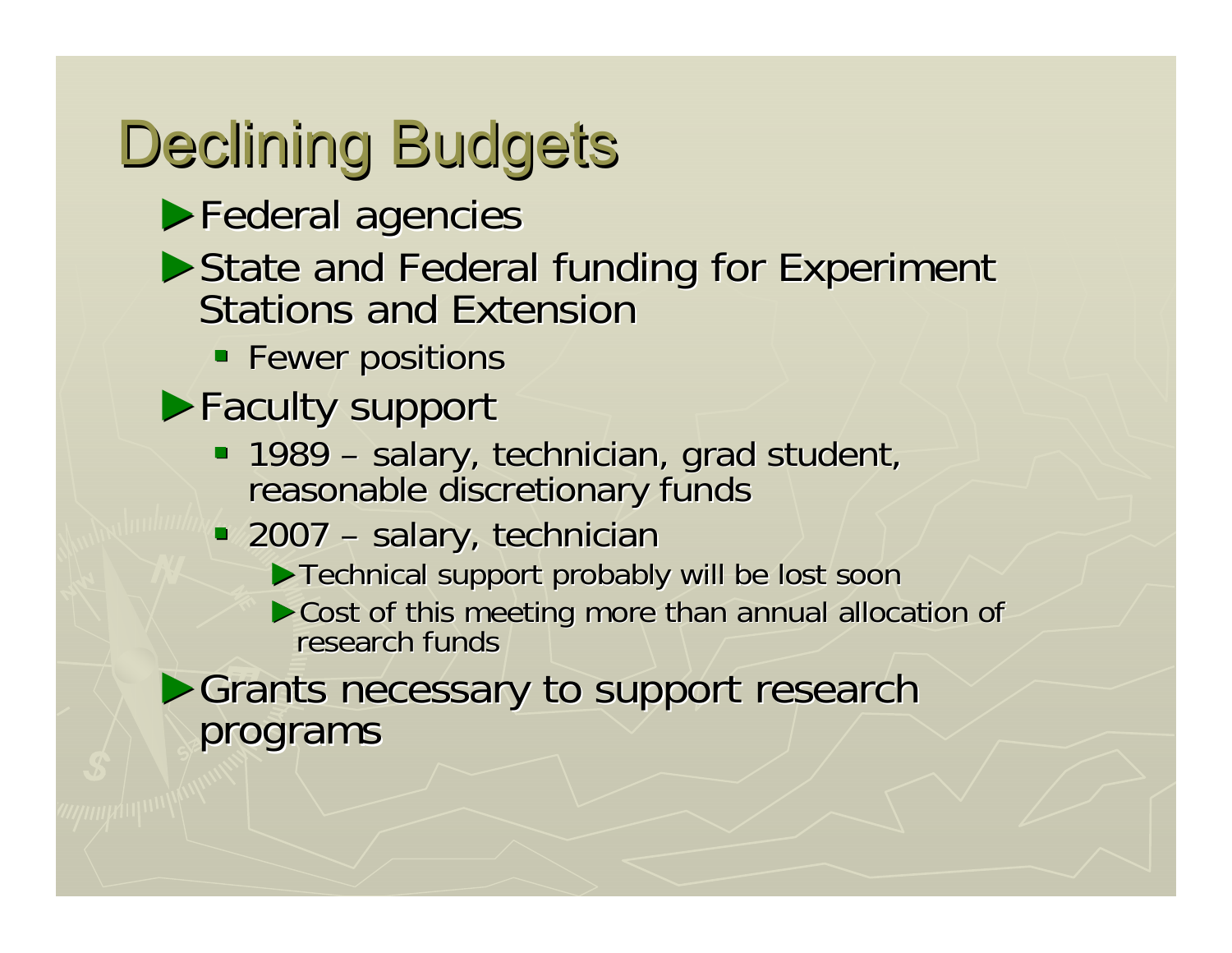# University Pedology and NCSS University Pedology and NCSS

- ►LTW is well supported compared to many others
- ▶9-10 month appointment
	- Summer salary from grants
- ▶No allocation to support research, travel, and other activities
- $\triangleright$ Choices have to be made
	- Do I go to the meeting or write a grant?
	- Do I do analyze this pedon or complete the lab work needed to finish the project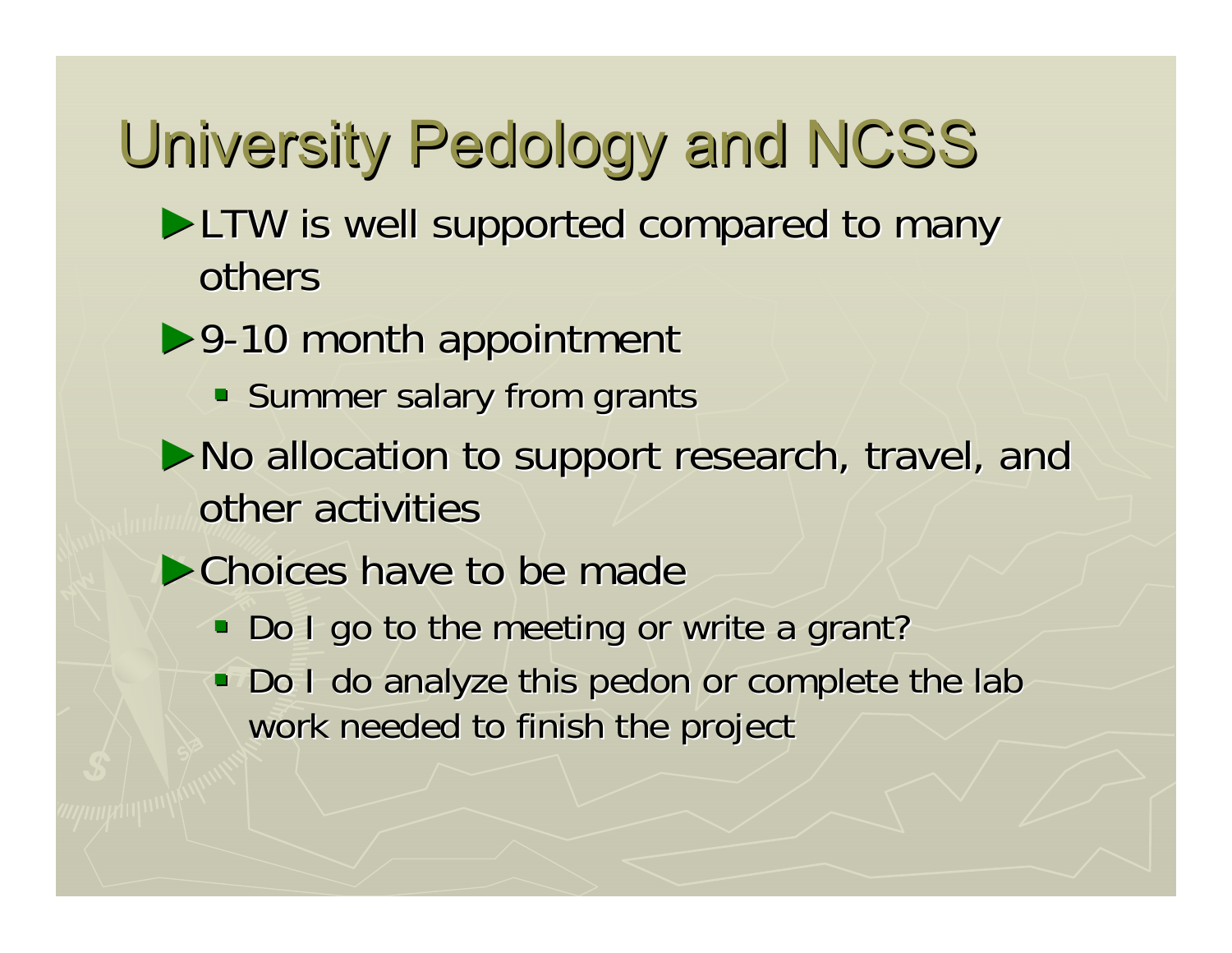# Driving Forces for Faculty Hires

- ▶ Indirect cost generation
	- Can you pay your own salary?
- ▶ Political pressure
	- **Agricultural commodity groups**
- $\blacktriangleright$  Teaching needs
- Expertise to develop and/or support programs important to the State (Impact)
	- **Food safety**
	- Biofuels (alternant use of commodities)
	- **Waste and wastewater management**
	- **Agricultural and ecological sustainability**
- ► Where does pedology fit?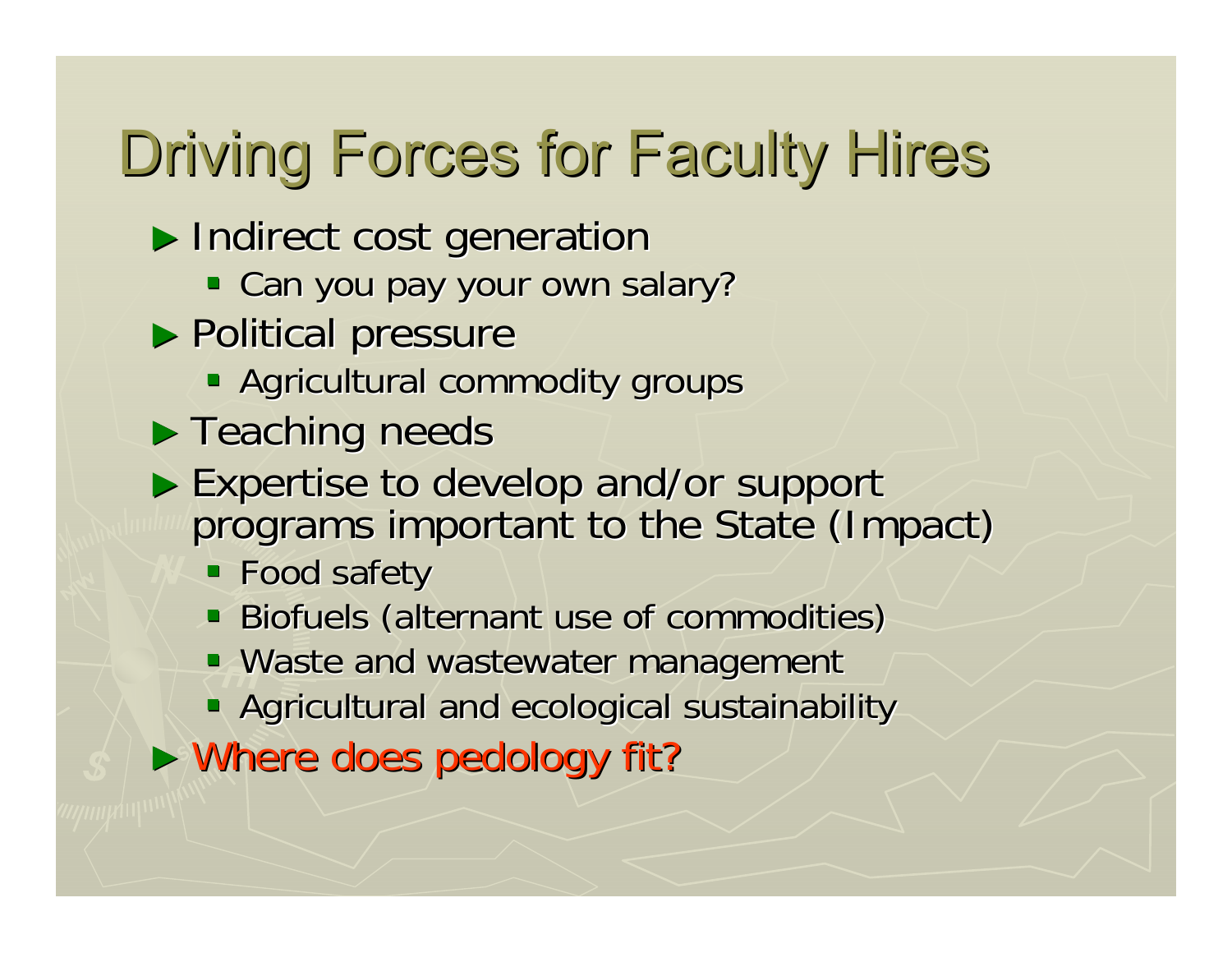$\blacktriangleright$  Publications ►Grants (indirect cost return)  $\blacktriangleright$ Teaching ► Impact of outreach programs  $\blacktriangleright$  Scholarly activities ► Where do NCSS activities fit? ► As a new faculty, where do I spend my time? Faculty Reward System Faculty Reward System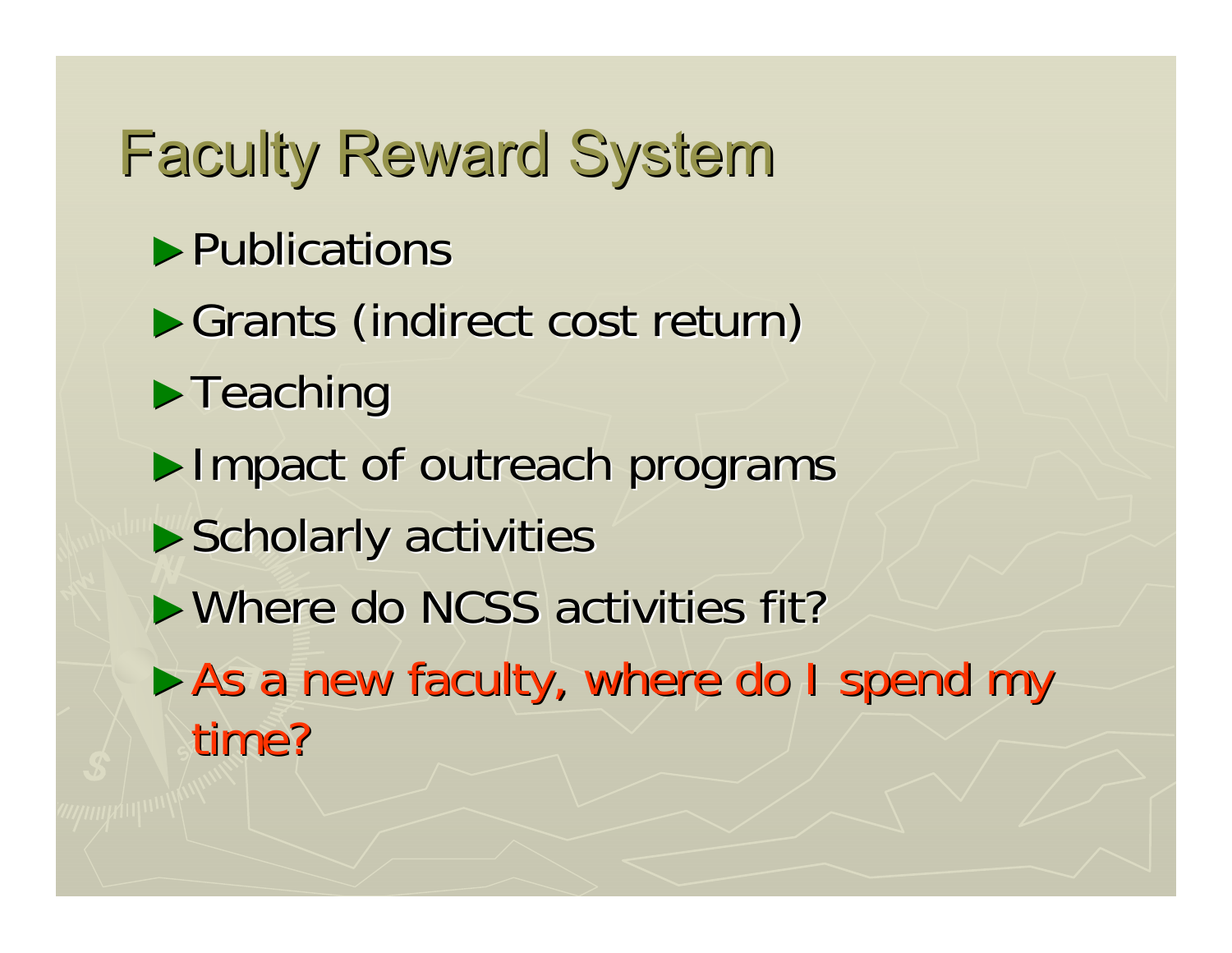## Soil Related Issues in the Southeast

 $\triangleright$  Water quality and quantity

- **Animal, industrial, and municipal wastelly** management management
- **Nutrient management**
- **Household wastewater management**
- Urban/suburban erosion and sediment control Urban/suburban erosion and sediment control
- **Stormwater management**
- **Irrigation**
- ►Ecological sustainability Ecological sustainability
	- Soil quality
	- $\blacksquare$  Wetlands
	- **Carbon and nitrogen dynamics**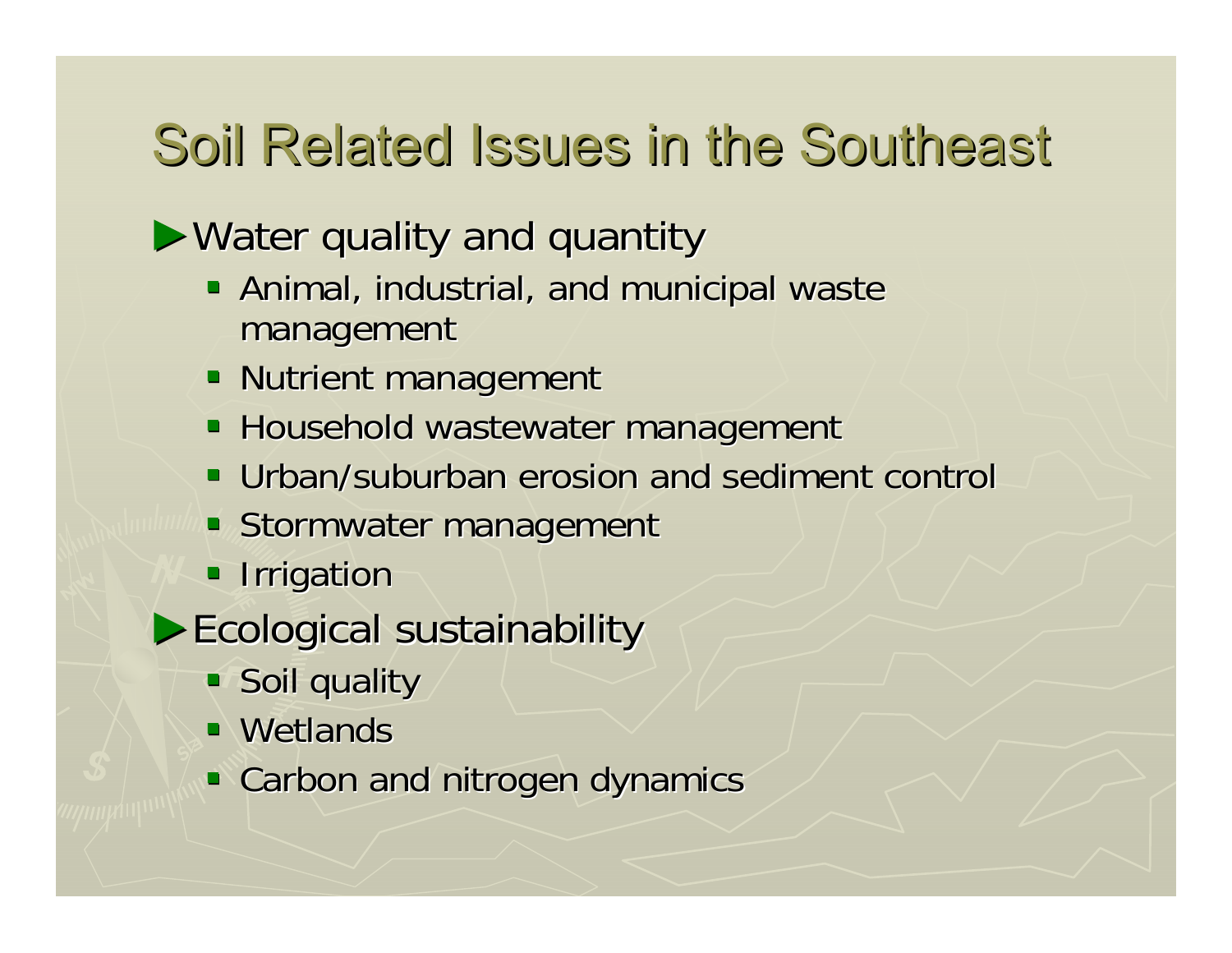▶Most interest in soil survey and soil information in areas other than crop production and conservation production and conservation

- ▶Does Pedology have something to offer?
- ▶Does soil survey have something to offer?
- $\triangleright$  Where does the NCSS fit?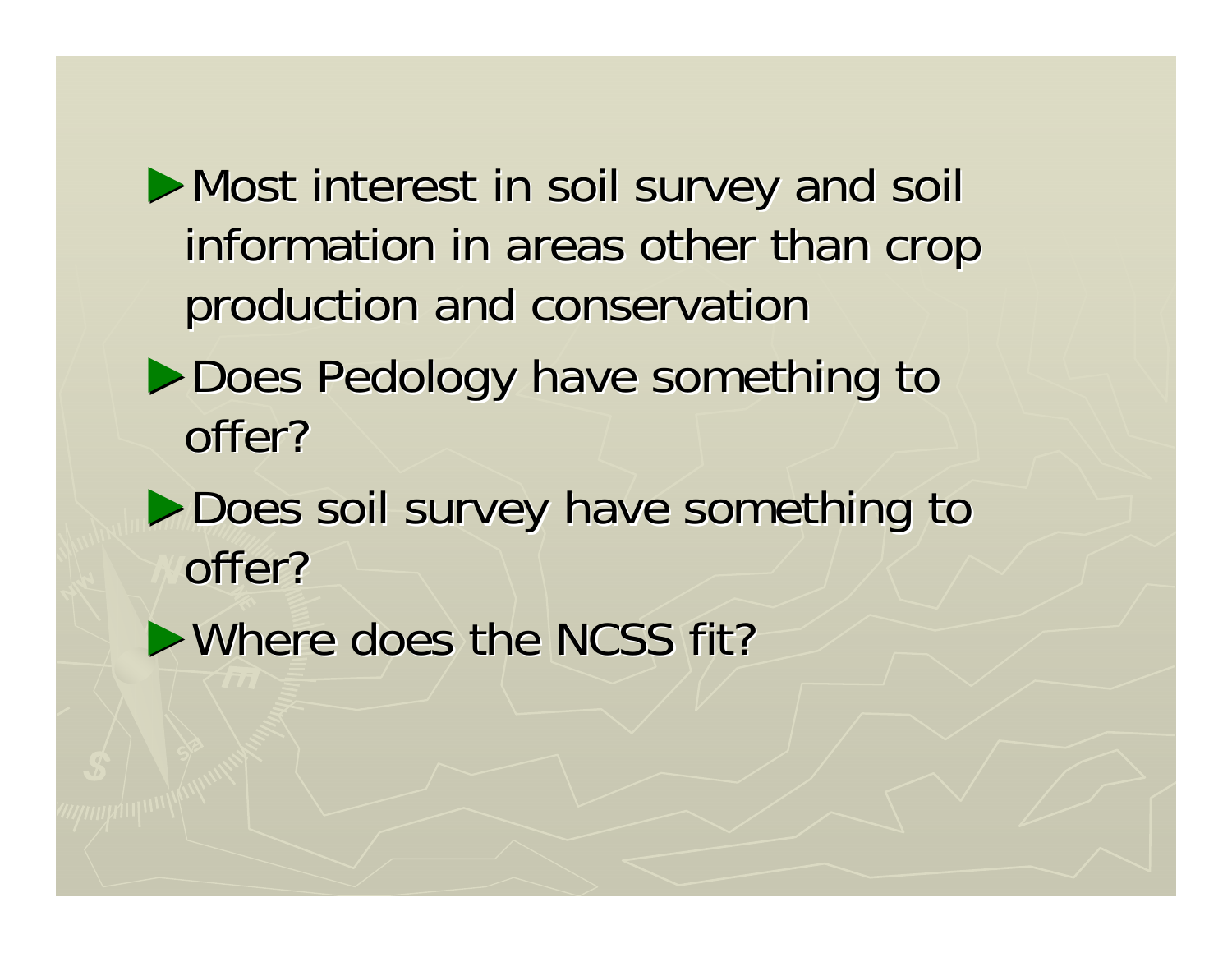## How to Encourage University Involvement in the NCSS

►Grants

▶ Other support

**Employees as graduate students** 

 $\blacktriangleright$ In-kind assistance

- **Research site selection**
- **Database manipulation**
- **Laboratory support**
- $\blacksquare$  Field data collection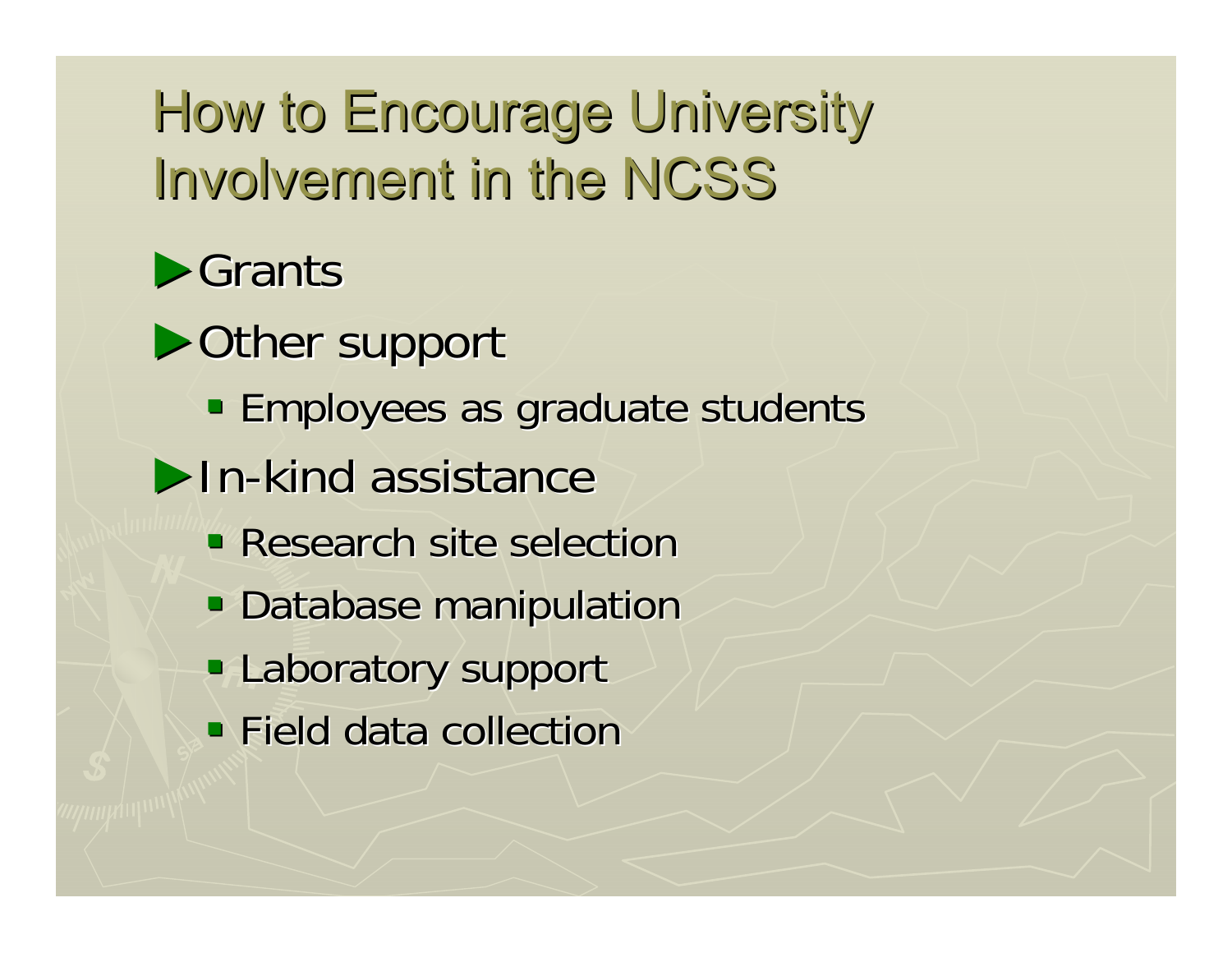How to Encourage University Involvement in the NCSS (con't)

- ▶ Involve students
	- **Field trips**
	- **Internship programs**
- ▶ Involve graduates
	- **Both Federal employees and private sector**
- $\blacktriangleright$  Training
- $\blacktriangleright$  Ask for assistance
	- We have a problem, can you help?
		- $\triangleright$  Can it be published?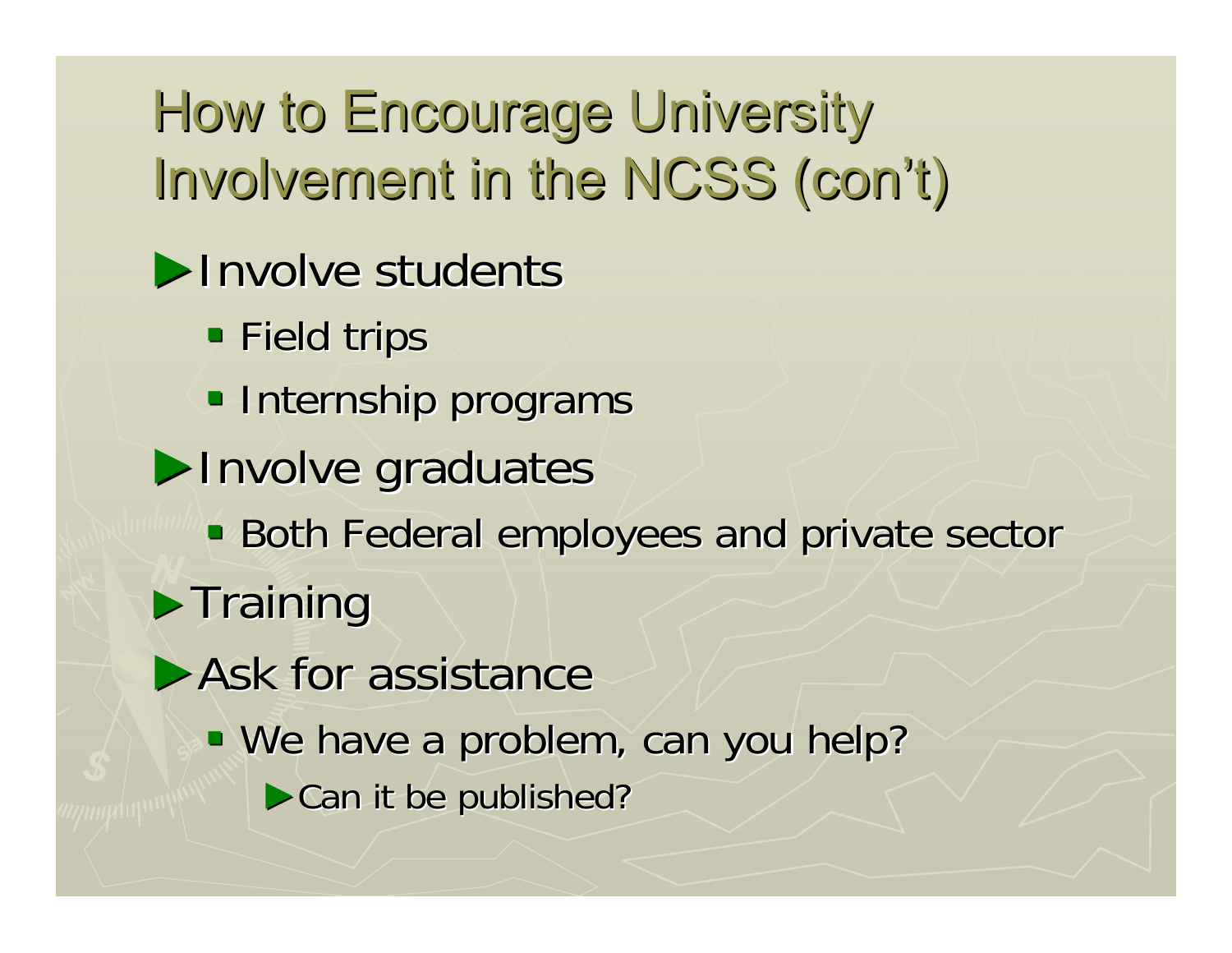## Find an Interesting Mission

#### $\triangleright$  We are not entirely slaves to the system

# ▶Development of Soil Taxonomy was an interesting mission

- **Revision is less interesting**
- ► The interesting mission may not be the same everywhere or for all people
	- **Dynamic soil properties**
	- New and revised interpretations
	- **Mapping technologies**
- ► "We welcome cooperator involvement"
- $\blacktriangleright$  What is the outcome?
	- Are recommendations and findings being implemented? Can data be published?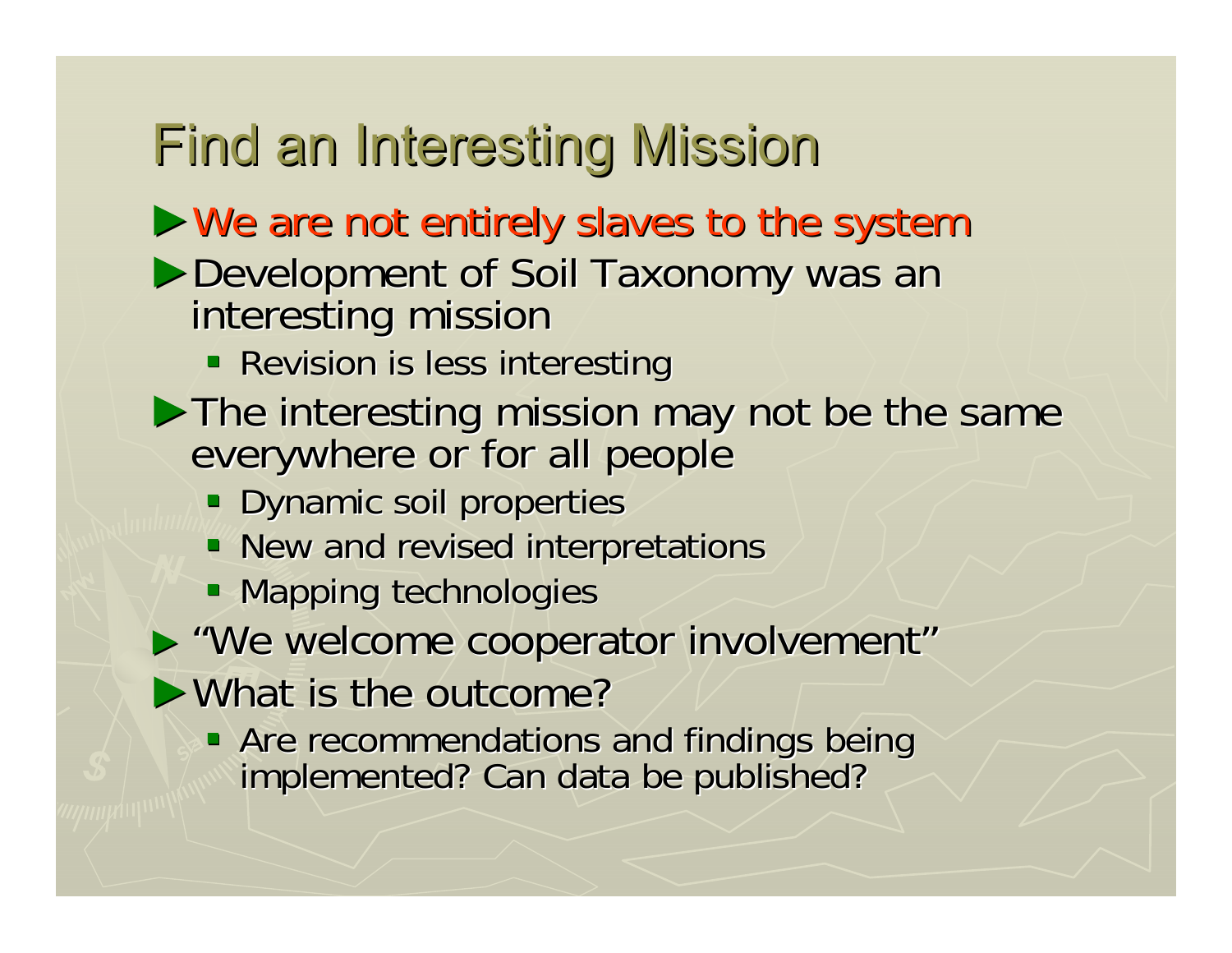## Is the "New" Soil Survey an Opportunity?

 $\triangleright$  Shift from map production to other activities

#### ►~144 Soil Survey Offices ~144 Soil Survey Offices

- **Intelligent, energetic, and interested staff**
- ▶ Ability to collected needed field data
	- **Hydraulic properties**
	- **Seasonal saturation dynamics**
	- **Dynamic soil properties**
	- Detailed distribution of soil horizons

▶Populate database and relevant research data

- **Cooperator involvement from beginning** 
	- $\blacktriangleright$  Is there interest and how do we collect the data?
	- $\blacktriangleright$  Is the data publishable and where?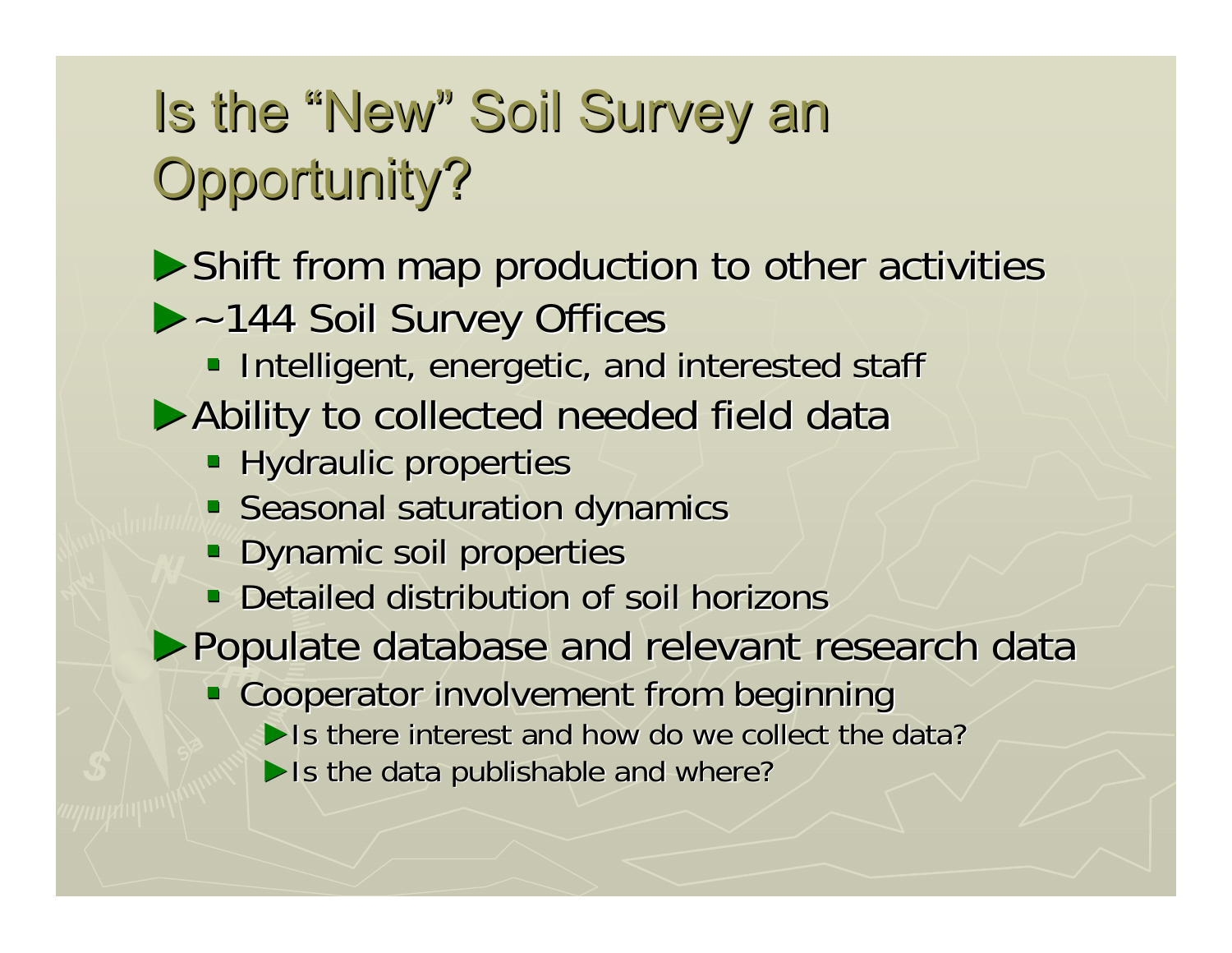### What is the Answer?

- $\triangleright$  The crystal ball is still cloudy
- $\blacktriangleright$  Things are not the way they were
- ▶There has to be a tangible reason for University involvement in NCSS involvement
- ▶Many opportunities to encourage involvement
	- Grants for research projects
	- **Internal research projects** ▶ Interest from all parties involved ▶ Involvement by all from start to finish One size doesn't fit everyone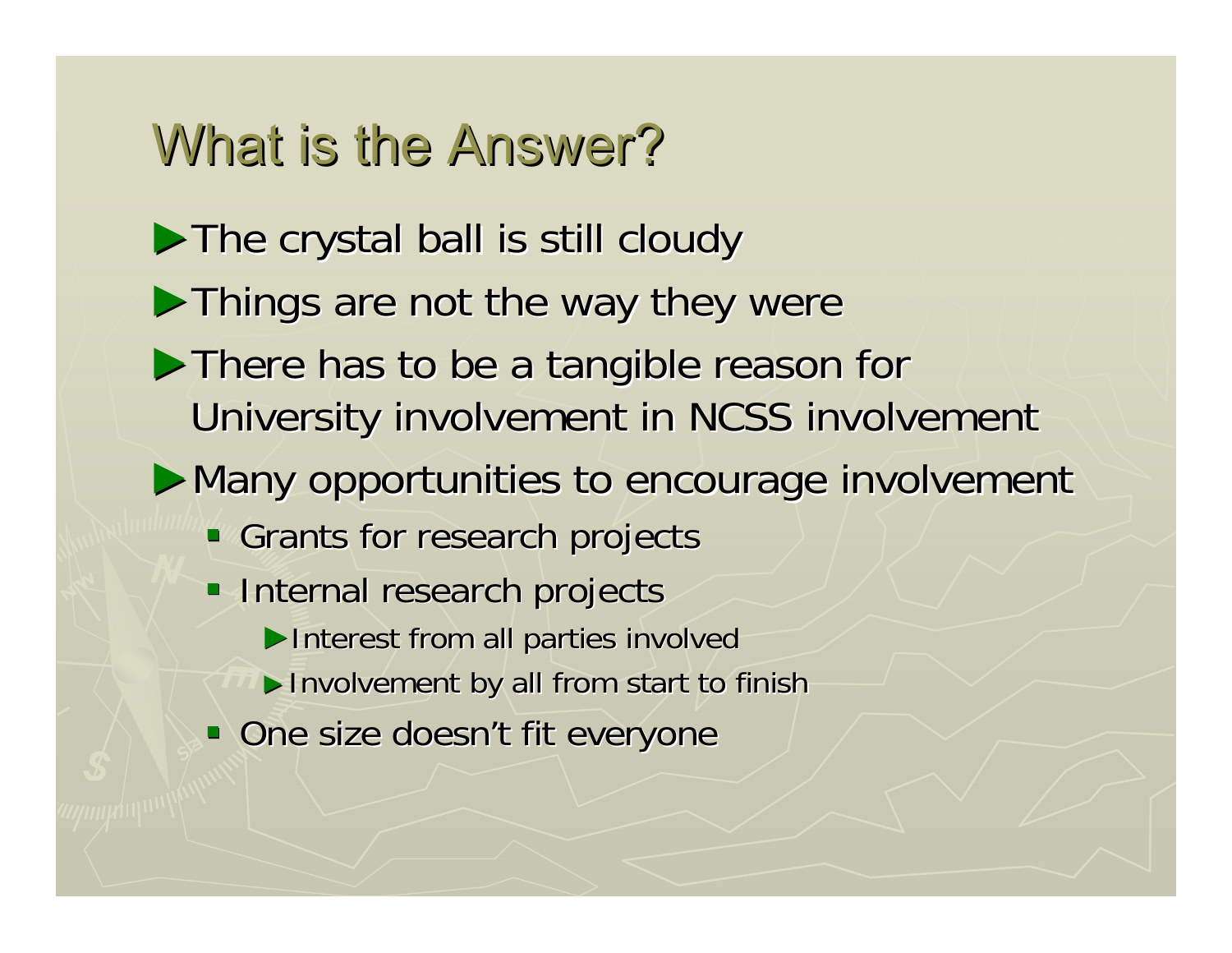▶Soil science major for last 15 years ▶ About 60 graduates  $\blacktriangleright$  Where are they now? **6 NRCS soil scientists 1 NRCS soil conservationist**  40 in private sector as soil scientists 40 in private sector as soil scientists Soil Science Education at UGA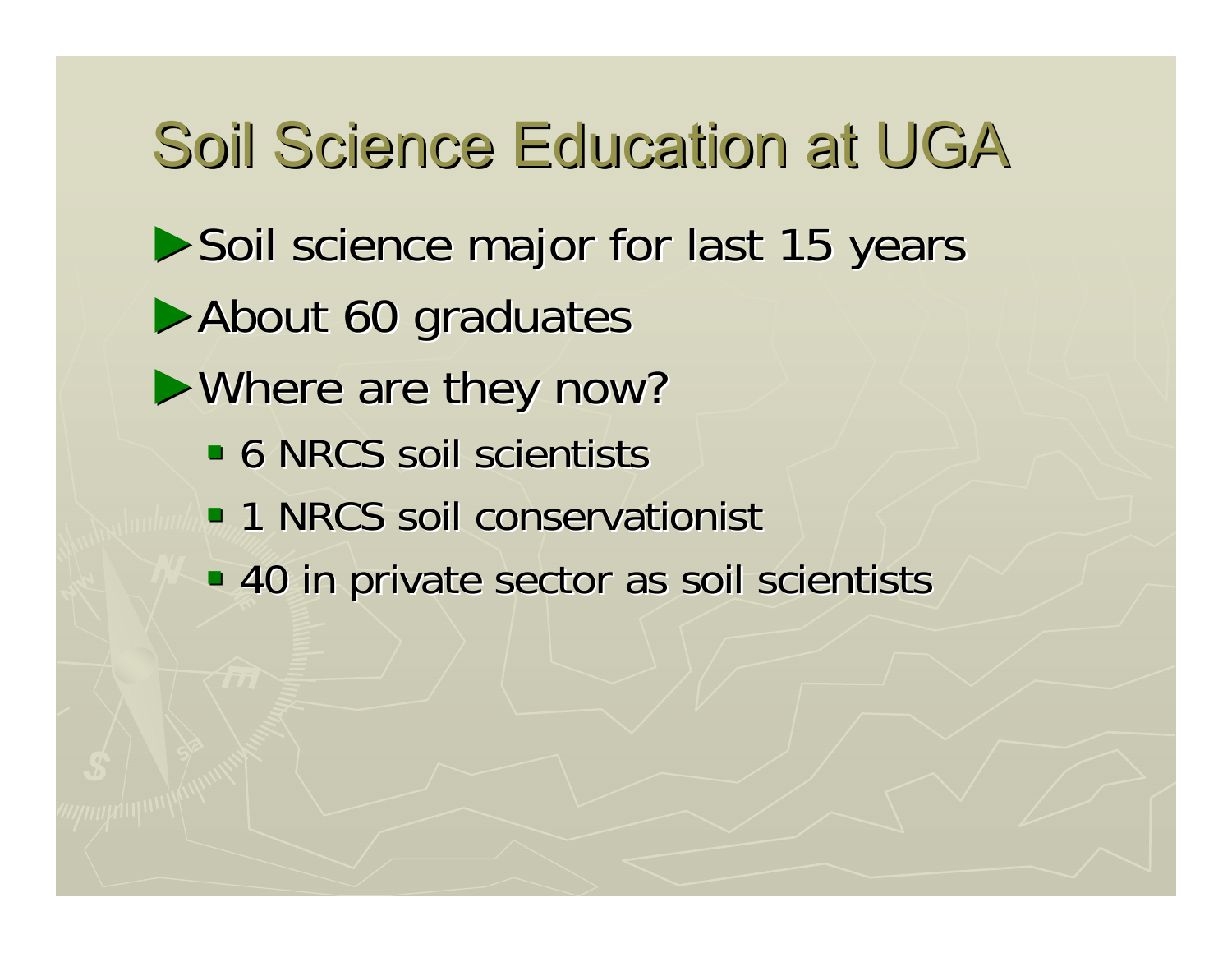## What Attracts Students to Soil Science?

#### ▶Majority of students from suburban background

- ▶Interest in environmental/ecological management
- ▶Opportunity to work outside
	- $\blacksquare$  Most not interested in database management
- ▶Opportunity have an independent business
	- $\blacksquare$  1 person 1 auger
	- **Larger operation**